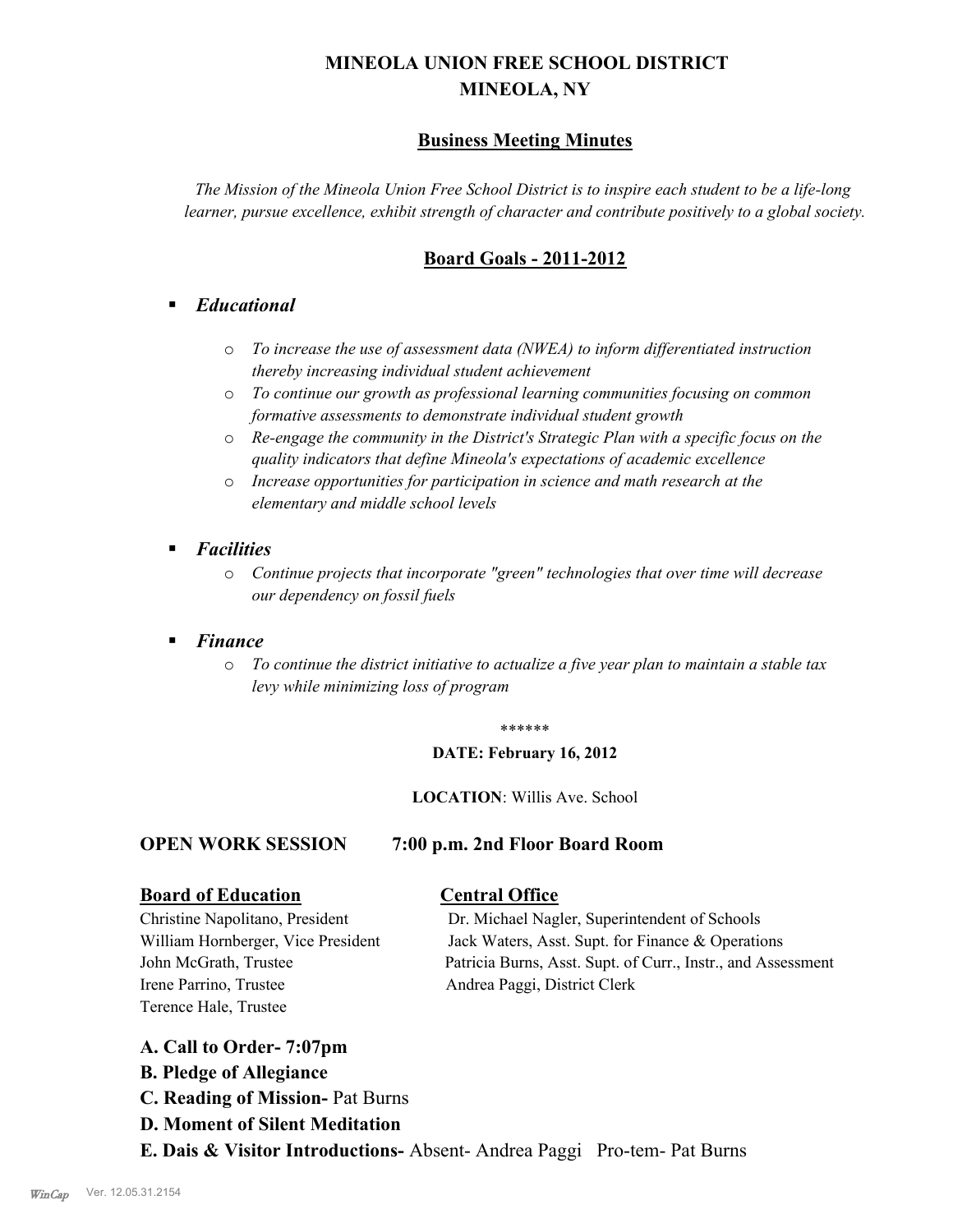#### **F. High School Student Organization Report**

Tonight's report is by Matt Moro. The Boy's Varsity Basketball team has a playoff game tomorrow night at 6:45pm against Wantagh at the high school**.** Matt encouraged everyone to come out and show their support. The Boys Track team won and are training for states. The Girl's Varsity Basketball team lost their playoff game to Garden City but had a great season. Everyone is relieved to be done with midterms and that the 2nd quarter is complete. Spring sports will start in March: Lacrosse, Baseball, Softball and track. Seniors are in the process of completing applications for scholarships through the school. These will be awarded at the Senior Award Breakfast. The seniors will be hosting another "Kids Night" which includes various activities for the elementary school kids. Ms. Napolitano thanked Matt for his report.

The Superintendent introduced Rachel Martinez, a member of the Mineola Rockettes to the group. Ms. Martinez discussed the Winter Guard and the Home Show. She explained that the team members work very hard and put in many hours of practice in order to strive to be the best they can be. Ms. Martinez stated that the group has been very successful so far. They competed in Dayton and came in 4th place. On February 25th, Mineola H.S. will host "A Celebration of Color", the only Color Guard Show on Long Island. She asked that everyone come out and support the team. The Superintendent stated that the Color Guard has tripled in size in the past few years. The Home Show is an opportunity to fundraise. The Superintendent encouraged everyone to come out and support our team. It is one opportunity to see their performance since most competions are out of state.

#### **G. Old Business**

#### **Amendment of Previously Approved Minutes**

**RESOLUTION# 52 - BE IT RESOLVED** that the Board of Education of the Mineola UFSD amends the previously approved minutes of the April 7, 2011 Workshop Meeting , in which the voting for Resolution #64 was recorded incorrectly:

| Yes:        | William Hornberger<br>Christine Napolitano<br>Terence Hale | No:      | Irene Parrino<br>John McGrath |
|-------------|------------------------------------------------------------|----------|-------------------------------|
| Correction: |                                                            |          |                               |
| Yes:        | William Hornberger<br>Christine Napolitano                 | No:      | None                          |
|             | Terence Hale                                               | Abstain: | Irene Parrino<br>John McGrath |
| Passed:     | Yes                                                        |          |                               |

**Motion:** Terence Hale **Second:** William Hornberger

Discussion: Dr. Nagler stated that it was brought to our attention that there were two abstain votes that were recorded as "no". This is correction.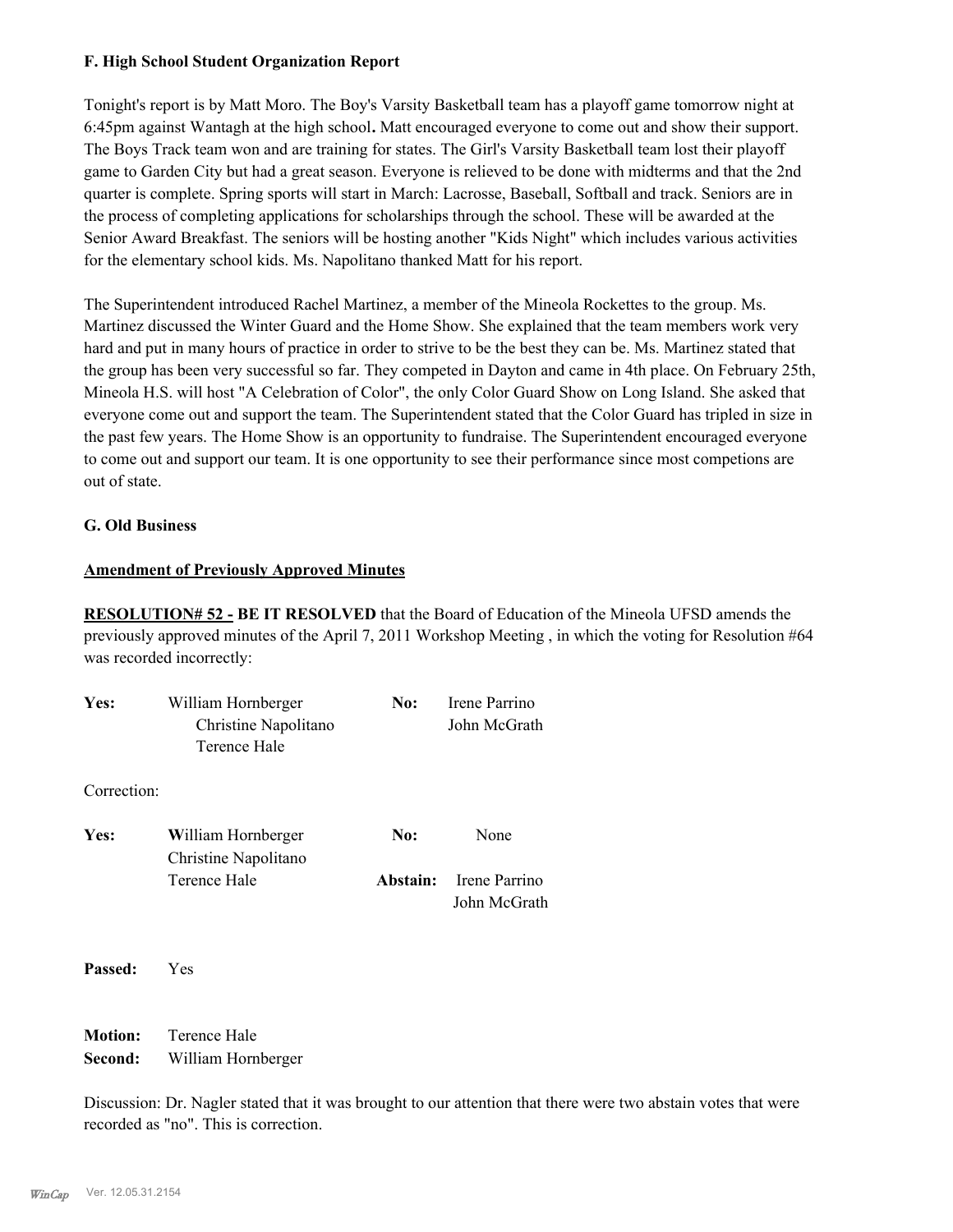**Yes:** Terence Hale **No:** None Irene Parrino John McGrath William Hornberger Christine Napolitano

**Passed:** Yes

Ms. Napolitano asked the Board if there was any other old business. Mr. Hornberger asked for a time frame for the School Calendar 2012-2013. The Superintendent stated that we are still awaiting word from ths state on the last date of the regents next year. Mr. Hornberger asked about the tax levy and how it is calculated. The Superintendent stated that there will be a presentation tonight on this topic. Also, at the next meeting, 3/1, we will have our first budget presentation. Mr. Hornberger inquired about the two clubs at the middle school, Math Olympiads and Chess club. Due to the late start date, after March 1, the stipend should be prorated for the teachers who accepted the position. Mr. Hornberger stated that in the future, we should not be talking about still filling club advisor positions in February. He feels these positions should be filled early in the year and suggested there should be a directive from the Board.

#### **H. New Business**

#### **Annual Election and Budget Vote - May 15, 2012**

**RESOLUTION #53 - BE IT RESOLVED** that the Board of Education of the Mineola Union Free School District approves of the following information regarding the Annual Election and Budget Vote scheduled for May 15, 2012:

- (a) The District's Annual Election will be held on **Tuesday**, **May 15, 2012**.
- (b) The District Clerk be authorized to make all necessary arrangements for the registration of qualified voters and for the conduct of the District's Annual Election to be held on **Tuesday**, **May 15, 2012**, including the rental and delivery of voting machines and the publication of the necessary notices of public budget hearing, and of said registration, as required by law, in the **Mineola American and Williston Times.**
- (c) The polls on the date of the Annual Election will be open for the period from 6:00 a.m. to 9:00 p.m., both inclusive.
- (d) The polls for voting purposes at these locations will be designated as (1)Williston Park Village Hall ; (2) Hampton Street Elementary School; (3) Jackson Avenue Elementary School, and (4) Meadow Drive Elementary School.
- (e) Each of the Inspectors of Election and Registrars designated by the Board of Education serve for such Annual Election and be compensated in the sum of **\$10.00** per hour for their services.
- (f) The President of the Board of Education will be designated as Chairperson, calling the election to order.
- (g) The form and content of the notice of the Public Budget Hearing and of the registration of voters and the annual election including the dates, times and places thereof as set forth in such notices, all as prepared by the District Clerk and annexed hereto, be approved.
- (h) Dr. Nagler and Mrs. Paggi be designated as Poll Clerks to canvass "affidavit ballots" to meet at the Superintendent's Office on **Wednesday**, **May 16, 2012**, at 3:00 p.m. for such purpose.
- (i) The Budget Hearing will take place on **Thursday, May 3, 2012** at 7:00 p.m., at the Willis Avenue School, with regard to the special meeting.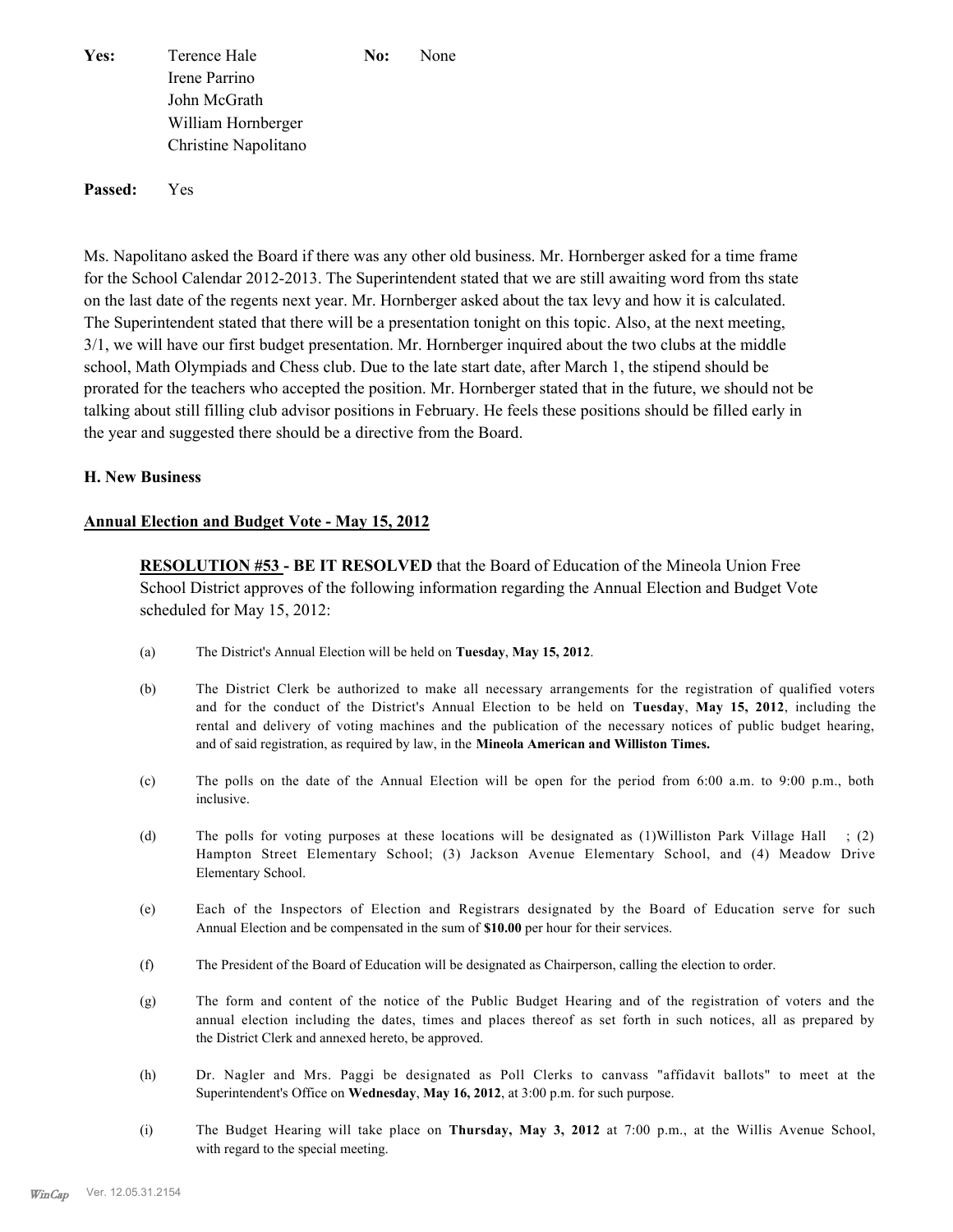(j) A special evening registration of voters shall take place on **Tuesday**, **May 1, 2012**, from 4:00 p.m. to 8:00 p.m. at each of the following locations: (1) Hampton Street Elementary School; (2) Jackson Avenue Elementary School, and (3) Meadow Drive Elementary School.

**Motion:** John McGrath **Second:** Terence Hale

Discussion: Ms. Parrino states that there is an error in line (j)- The year listed is 2011 and it should be 2012. Mr. Mc Grath moves to amend line (j) to state 2012.

| <b>Motion:</b> | John McGrath                                        |     |      |
|----------------|-----------------------------------------------------|-----|------|
| Second:        | Terence Hale                                        |     |      |
| Yes:           | Terence Hale                                        | No: | None |
|                | Irene Parrino                                       |     |      |
|                | John McGrath                                        |     |      |
|                | William Hornberger                                  |     |      |
|                |                                                     |     |      |
|                | Christine Napolitano                                |     |      |
| Passed:        | Yes                                                 |     |      |
|                | A motion was made to accept amended Resolution #53: |     |      |
| <b>Motion:</b> | John McGrath                                        |     |      |
| Second:        | Terence Hale                                        |     |      |
| Yes:           | Terence Hale                                        | No: | None |
|                | Irene Parrino                                       |     |      |
|                | John McGrath                                        |     |      |
|                | William Hornberger                                  |     |      |
|                | Christine Napolitano                                |     |      |
| Passed:        | Yes                                                 |     |      |

**RESOLUTION# 54 - BE IT RESOLVED** that the Board of Education of the Mineola UFSD adopts the following Meadow Drive SEQRA Resolution

**WHEREAS**, the Board of Education of the Mineola School District desires to embark upon a capital improvement project at the Meadow Drive School for a building addition; including a library and

**WHEREAS,** said capital improvement project at Meadow Drive School, is subject to classification under the State Environmental Quality Review Act (SEQRA); and WHEREAS, routine activities such as renovations to, or expansions of existing public school facilities by less than 10,000 square feet are classified as Type II Actions under the current Department of Environmental Conservation SEQRA Regulations (Section 6 NYCRR 617.5(8)); and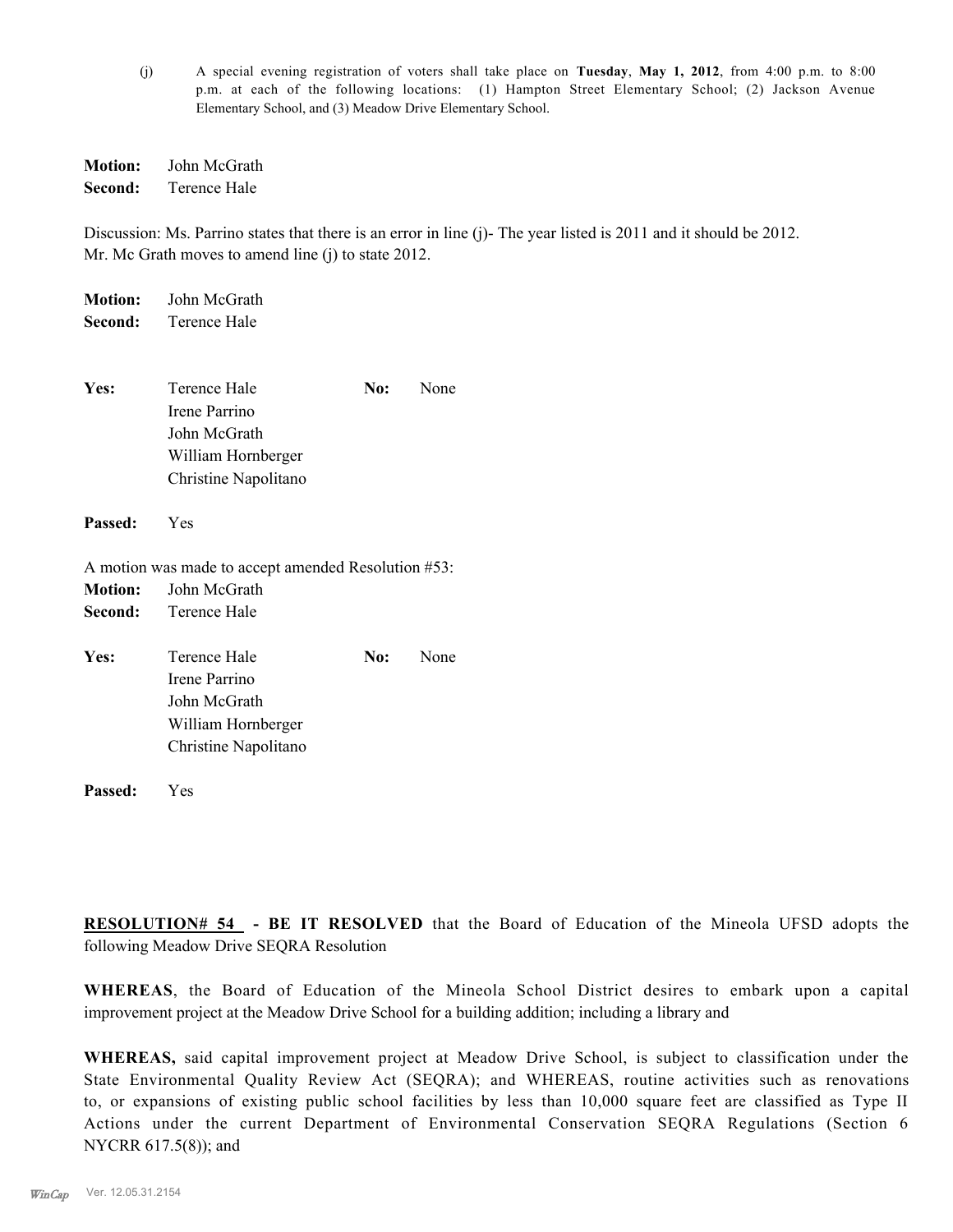**WHEREAS**, the SEQR Regulations declare Type II Actions to be actions that have no significant impact on the environment and require no further review under SEQRA; and

**WHEREAS**, the Board of Education, as the only involved agency, has examined all information related to the capital improvement project and has determined that the capital improvement project for renovations and improvements to Meadow Drive School is classified as a Type II Action pursuant to Section 617.5(8) of the SEQRA Regulations;

**NOW, THEREFORE, BE IT RESOLVED** that the Board of Education hereby declares itself lead agency in connection with the requirements of the State Environmental Quality Review Act; and

**BE IT FURTHER RESOLVED** that the Board of Education hereby declares that the renovations and improvements to Meadow Drive is a Type II Action, which requires no further review under SEQRA; and

**BE IT FURTHER RESOLVED**, that the Board of Education hereby shall forward an official copy of this Resolution to the New York State Education Department together with a copy of the correspondence from the New York State Office of Parks, Recreation and Historic Preservation in connection with its request for approval of the listed projects from the New York State Education Department.

**Motion:** John McGrath **Second:** Terence Hale

No Discussion

| Yes: | Terence Hale         | No: | None |
|------|----------------------|-----|------|
|      | Irene Parrino        |     |      |
|      | John McGrath         |     |      |
|      | William Hornberger   |     |      |
|      | Christine Napolitano |     |      |

**Passed:** Yes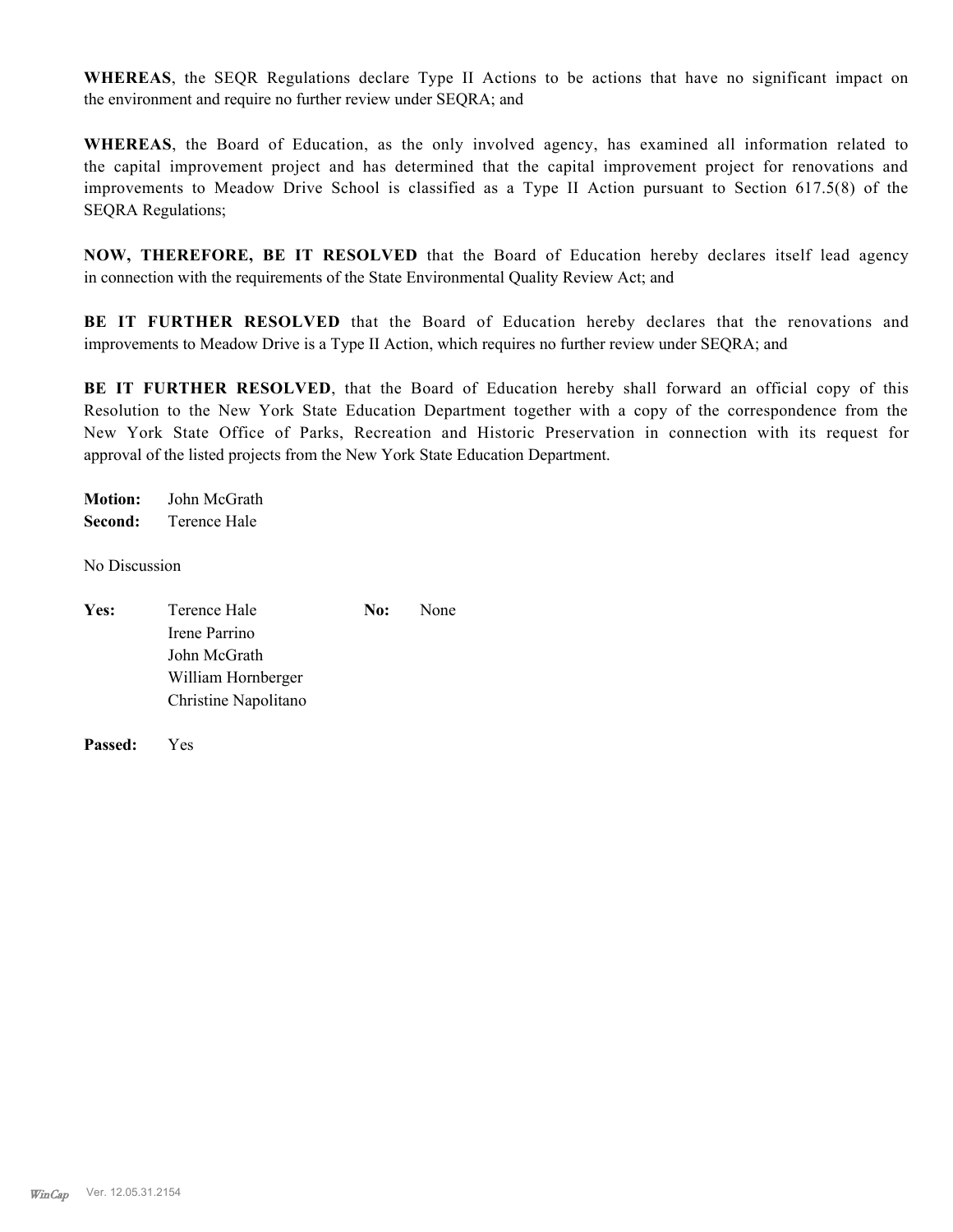**RESOLUTION# 55 - BE IT RESOLVED** that the Board of Education approves the appointment of Matthew Gaven, to the position of Middle School Principal, effective 07/01/2012. AMSA Salary: \$166,696. Probationary Period: July 1, 2012 to June 30, 2015.

**Motion:** Terence Hale **Second:** William Hornberger

Discussion: The Superintendent stated that it is with great pride that he makes this recommendation. He stated that it is important that the right person is put in the Middle School. Mr. Gaven is the right person for several reasons: fantastic work ethic, believes every child can learn, has high standards for achievement and will help expand the IPADs in the middle school. Mr. Gaven will do wonderful things in his new position.

| Yes: | Terence Hale         | No: | None |
|------|----------------------|-----|------|
|      | Irene Parrino        |     |      |
|      | John McGrath         |     |      |
|      | William Hornberger   |     |      |
|      | Christine Napolitano |     |      |
|      |                      |     |      |

**Passed:** Yes

#### **I. Consensus Agenda**

**RESOLUTION #56-BE IT RESOLVED** that the Board of Education approves the consensus agenda items I.1.a.. through I.6.c., as presented.

**Motion:** Terence Hale **Second:** John McGrath

Discussion: Ms. Napolitano asked about the possiblity of boys being added to color night. The Superintendent stated that before section 8, it was for girls only. He is not sure why no boys are included. Mr. Hornberger asked about the club stipends- why only the math olympiads is listed. The Superintendent stated that the chess club will be on the next agenda.Mr. Hornberger asked why the Science club is no longer inexistence at the Middle School. Mr. McGrath asked for clarification if it was replaced by something else or if there was not interest in the club and therefore it is not being run.

Yes: Terence Hale **No:** None Irene Parrino John McGrath William Hornberger Christine Napolitano

**Passed:** Yes

### 1. **Accepting of Minutes**

That the Board of Education accepts the minutes of December 19, 2011 Business Meeting and January 5,2012 Workshop Meeting as presented. a.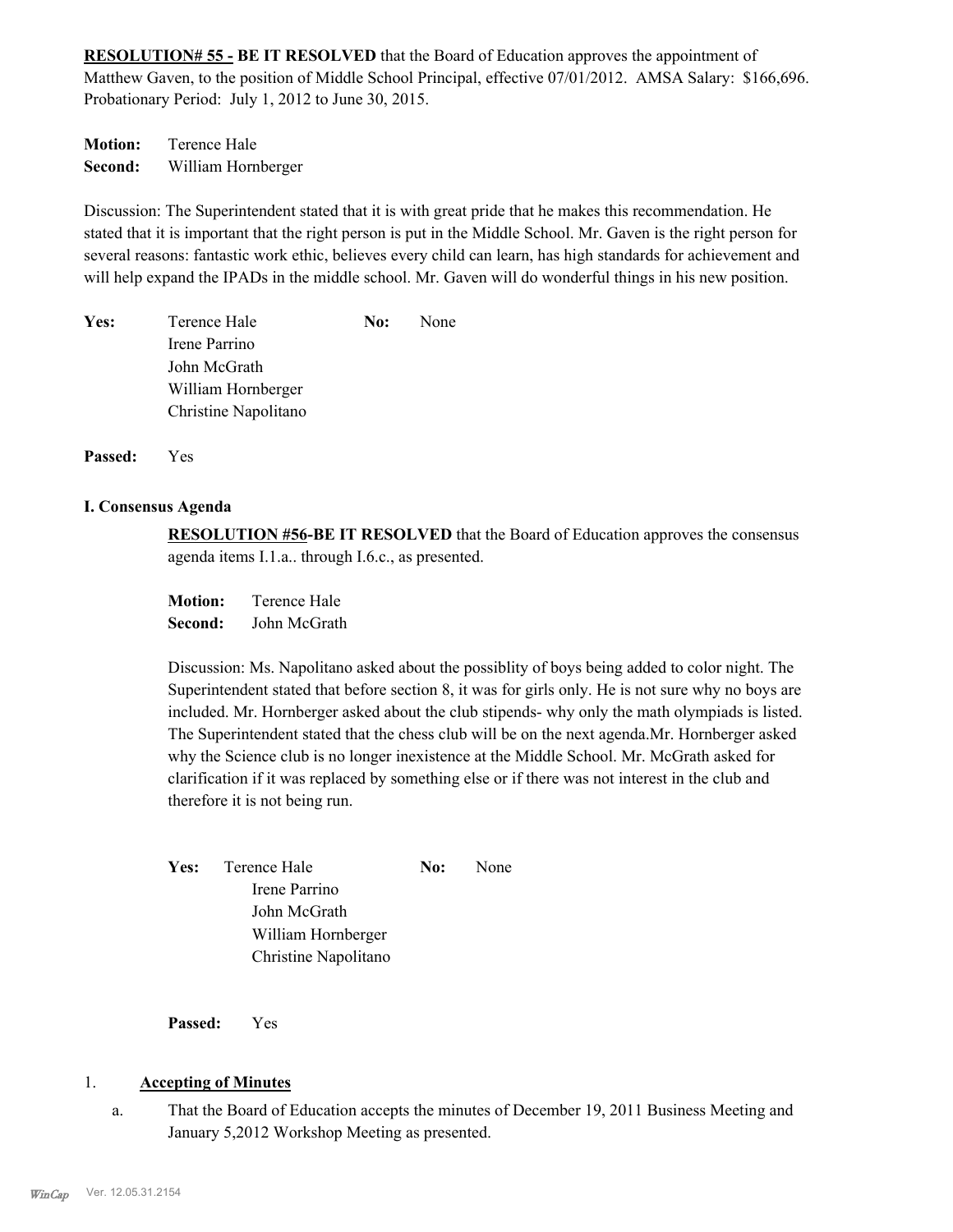## 2. **Instruction**

#### Instruction: Summer Programs a.

That the Board of Educaton approves the following 2012 Summer School Programs and Positions:

|                | Elementary (Location - Middle School)                                                           |                               | Rate of Pay                                                                                                                                                                                |
|----------------|-------------------------------------------------------------------------------------------------|-------------------------------|--------------------------------------------------------------------------------------------------------------------------------------------------------------------------------------------|
|                | 5 Elementary, Reading and/or ESL Teachers, K-4                                                  |                               | Per MTA Contract                                                                                                                                                                           |
|                | 2 Teacher Aides                                                                                 |                               | Per TA Contract                                                                                                                                                                            |
|                | Principal/Administrator                                                                         |                               |                                                                                                                                                                                            |
|                | 1 Principal/Administrator                                                                       |                               | Per AMSA Contract                                                                                                                                                                          |
|                | SDA or SAS required Stipend                                                                     |                               |                                                                                                                                                                                            |
|                | Willis Avenue: Jump Start Program                                                               |                               |                                                                                                                                                                                            |
|                | 3 Elementary, Reading, and/or ESL Teachers                                                      |                               | Per MTA Contract                                                                                                                                                                           |
| $\mathbf{b}$ . | Leave(s) of Absence/Child Rearing                                                               |                               |                                                                                                                                                                                            |
| 1.             |                                                                                                 |                               | That the Board of Education grants a request to Maureen Mekeel, for a Leave of Absence, for<br>child-rearing purposes, using accumulated sick days, starting approximately May 1, 2012.    |
| c.             | <b>Appointments Instruction</b>                                                                 |                               |                                                                                                                                                                                            |
| 1.             | contract.                                                                                       |                               | The Board of Education approves the appointment of Al Weidlein, to the position of Principal for<br>the 2012 Summer Special Education Program, March 1, 2012. Salary: \$16,606 as per AMSA |
| d.             | Appointment(S) Sub Teacher per diem<br>Substitute Teacher List at a daily rate of pay, \$90.00: |                               | The Board of Education approves the addition of the following candidates to the Per Diem                                                                                                   |
|                | <b>EMPLOYEE NAME</b>                                                                            | <b>EMPLOYEE CERTIFICATION</b> |                                                                                                                                                                                            |
| 1.             | Alicia M. Zounek                                                                                | Art                           |                                                                                                                                                                                            |
| e.             | Appointment(s) Club/Stipends                                                                    |                               |                                                                                                                                                                                            |
|                |                                                                                                 |                               | That the Board of Education approves the following Club/stipend recommendatios for 2011-2012                                                                                               |
|                | year:                                                                                           |                               |                                                                                                                                                                                            |
|                | <b>POSITION</b>                                                                                 | <b>EMPLOYEE NAME</b>          | <b>STIPEND</b>                                                                                                                                                                             |
|                | Mathletes Advisor                                                                               | Lindsay M. Spanhake           | \$898.00                                                                                                                                                                                   |
|                | <b>Color Night Advisor</b>                                                                      | Annmarie J. Palumbo           | \$2850 pro-rated from February 3. 2012 -<br>June 30, 2012                                                                                                                                  |
|                | <b>Color Night Assistant</b>                                                                    | Jerrill Critchley             | \$1938 pro-rated from February 3, 2012 -<br>June 30, 2012                                                                                                                                  |
| 3.             | <b>Instruction: Committee on Special Education</b>                                              |                               |                                                                                                                                                                                            |

That the Board of Education approves the CSE/CPSE/SCSE recommendations for programs and services for students with IEPs for the time period from 12/1/11 to 12/31/11. a.

### 4. **Instruction: Contracted**

That the Board of Education accepts the related services agreement and rider between Andretta Behavior Analysts and the Mineola UFSD for the 2011- 2012 school year.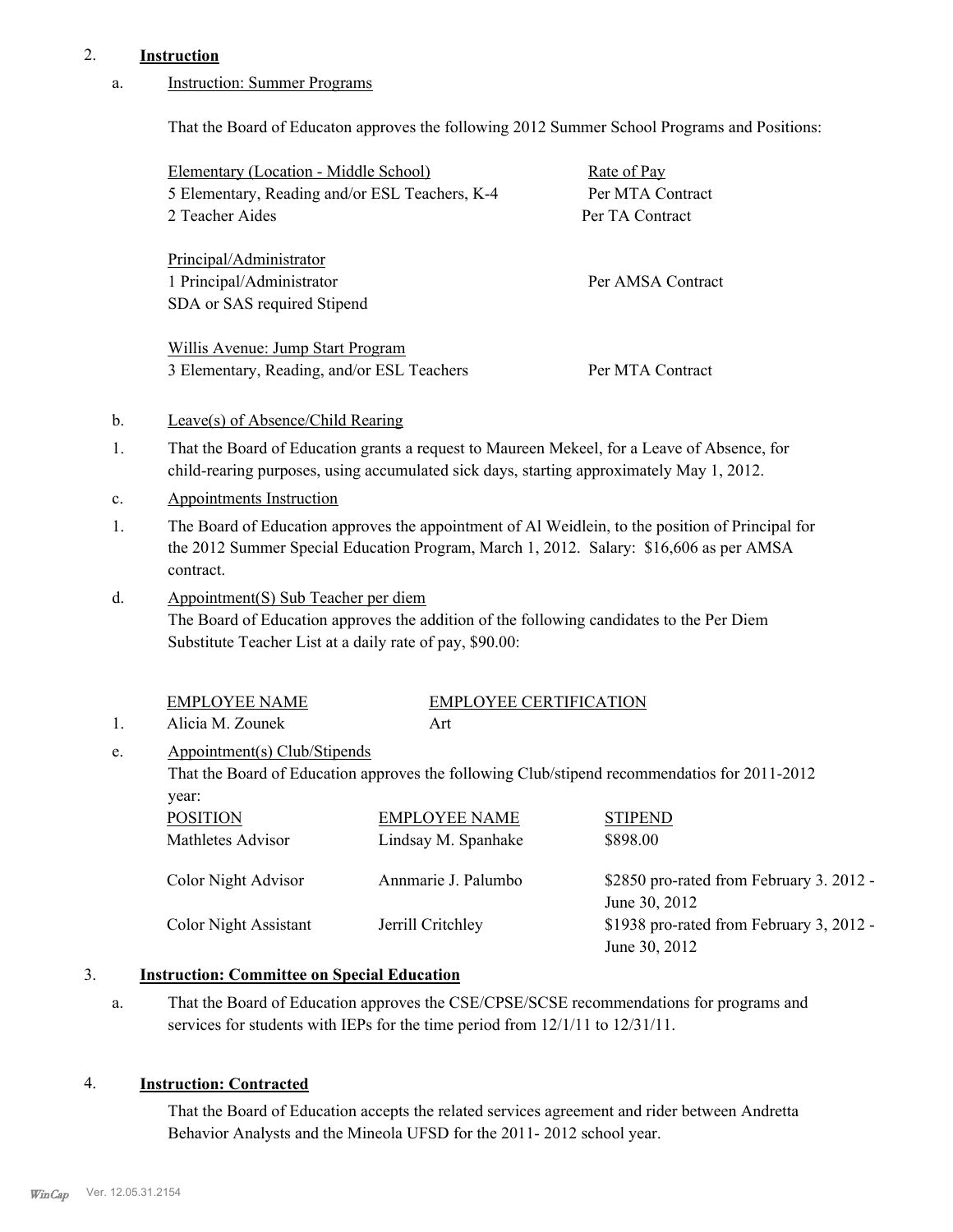## 5. **Civil Service**

- a. Appointments
- That the Board of Education approve the appointment of John Bregy III, to the position of Substitute Cleaner, effective February 21, 20112. Salary will be \$12.25 per hour. 1.
- That the Board of Education approve the appointment of Thomas Leek, to the position of Cleaner at the Middle School, effective February 16, 2012. Salary will be \$41,459 plus a 6 percent night differential on Step 1 (2009/2010 Custodial Salary Schedule). Probation is 26 weeks. 2.
- That the Board of Education approve the appointment of Guy Penny to the position of part time Bus Attendant in Transportation, effective February 27, 2012. Salary will be \$10.75 per hour on Step 1 (2008/2009 Teacher Aide Salary Schedule); probation is 26 weeks. 3.

## 6. **Business /Finance**

## a. **Treasurer's Report**

 That the Board of Education accepts the Treasurer's report for the period ending December 31, 2011 and directs that it be placed on file.

## b. **Approval of Invoices and Payroll**

That the Board of Education accepts the Invoices and Payroll for the period ending January 31, 2012

Warrant #13 \$1,399,303.11 Warrant #14 \$1,134,201.64 **TOTAL EXPENSES \$2,533,504.75**

PAYROLL #13 & #14 General  $$4,050,496.68$ Fund F  $$ 59,174.19$ 

## **TOTAL PAYROLL \$4,109,670.87**

### c. **Budget Appropriation Adjustment**

### Budget Appropriation Adjustment

1. That the Board of Education approves the acceptance of revenue in the amount of \$1,124.95 generated from a donation by the Mineola Teacher Aides Association to purchase a chair and love seat in memory of Lucy Knowles, and makes appropriation adjustments to the following Budget Code: 2110.200.07.0000.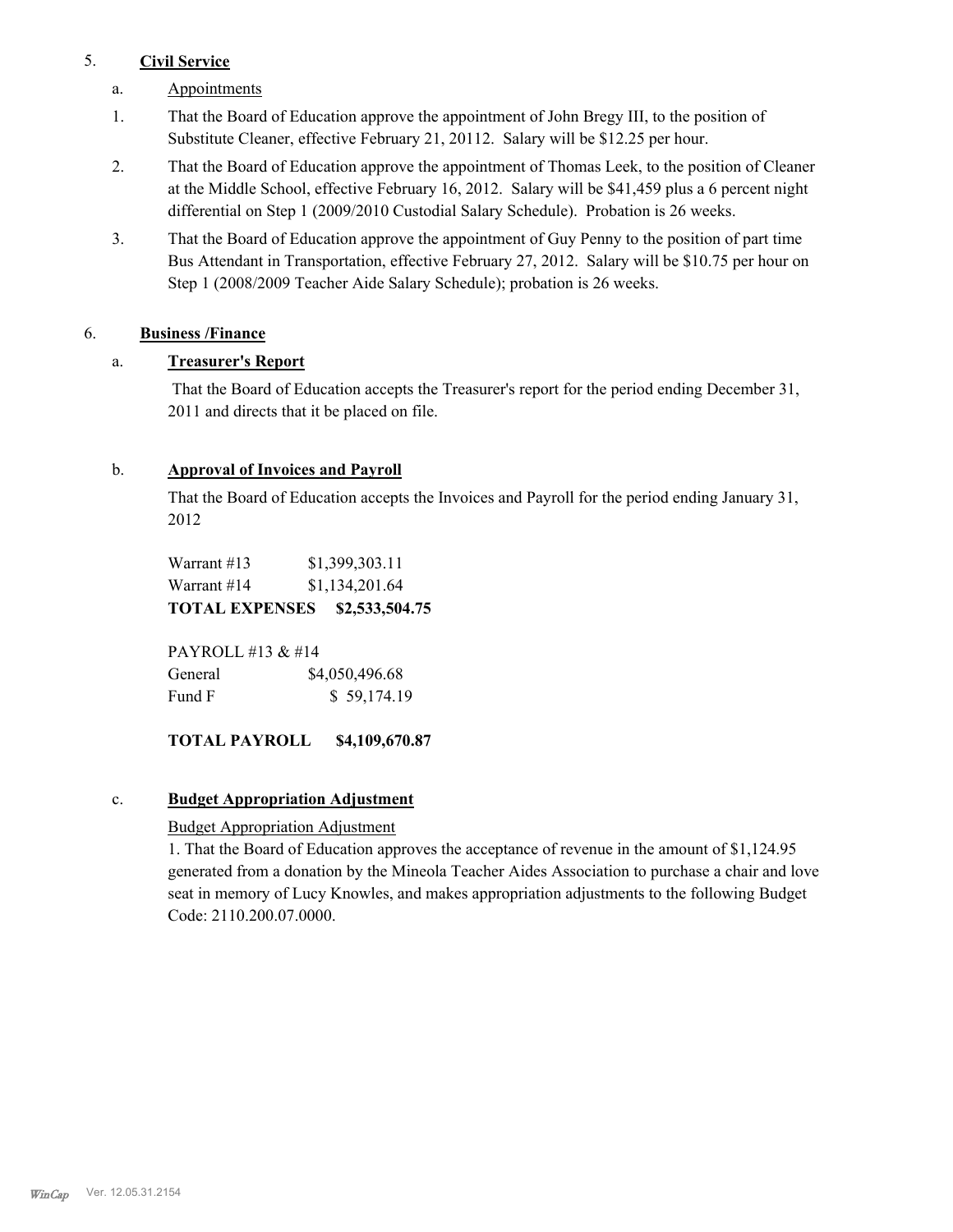#### **Walk -On Agenda:**

**RESOLUTION # 57 - BE IT RESOLVED** that the Board of Education of the Mineola Union Free School District hereby approves the terms and conditions of the Stipulation of Settlement resolving a certain matter between the District and the parents of a student classified by the District's CSE and identified by student number 15169; and

**BE IT FURTHER RESOLVED** that the Board of Education authorizes the President of the Board to execute the Stipulation of Settlement as approved on the Board's behalf.

**Motion:** John McGrath **Second:** Terence Hale

Discussion: Ms Napolitano asked the Superintendent if he had anything to add. He stated that this item was the result of an impartial hearing.

| Yes: | Terence Hale         | No: | None |
|------|----------------------|-----|------|
|      | Irene Parrino        |     |      |
|      | John McGrath         |     |      |
|      | William Hornberger   |     |      |
|      | Christine Napolitano |     |      |

**Passed:** Yes

### **J. Public Comments**

There were no public comments made this evening.

### **K. Board of Education Reports**

| <b>Comments from Board President</b>                                                      |
|-------------------------------------------------------------------------------------------|
| <b>Board Committee Report</b>                                                             |
| Superintendent of Schools' Reports & Comments                                             |
| Superintendent Comments                                                                   |
| Capital Updates                                                                           |
| <b>Table Reports</b>                                                                      |
| Finance and Operations Report                                                             |
| Monthly Financial Report                                                                  |
| Building and Grounds Report                                                               |
| <b>Building Usage</b>                                                                     |
| Vandalism                                                                                 |
| Work order Status                                                                         |
| <b>Transportation Report</b>                                                              |
| Special Reports                                                                           |
| Public Questions - Board Committee Reports; Student Organization Report, Superintendent's |

Report; Table Reports (All Finance & Operations Functions); and Special Report

Superintendent's Report:

The Superintendent stated that tonight, Harbor Child Care is here to discuss their program and to discuss their interest in renting Willis Avenue. The Superintendent introduced the staff from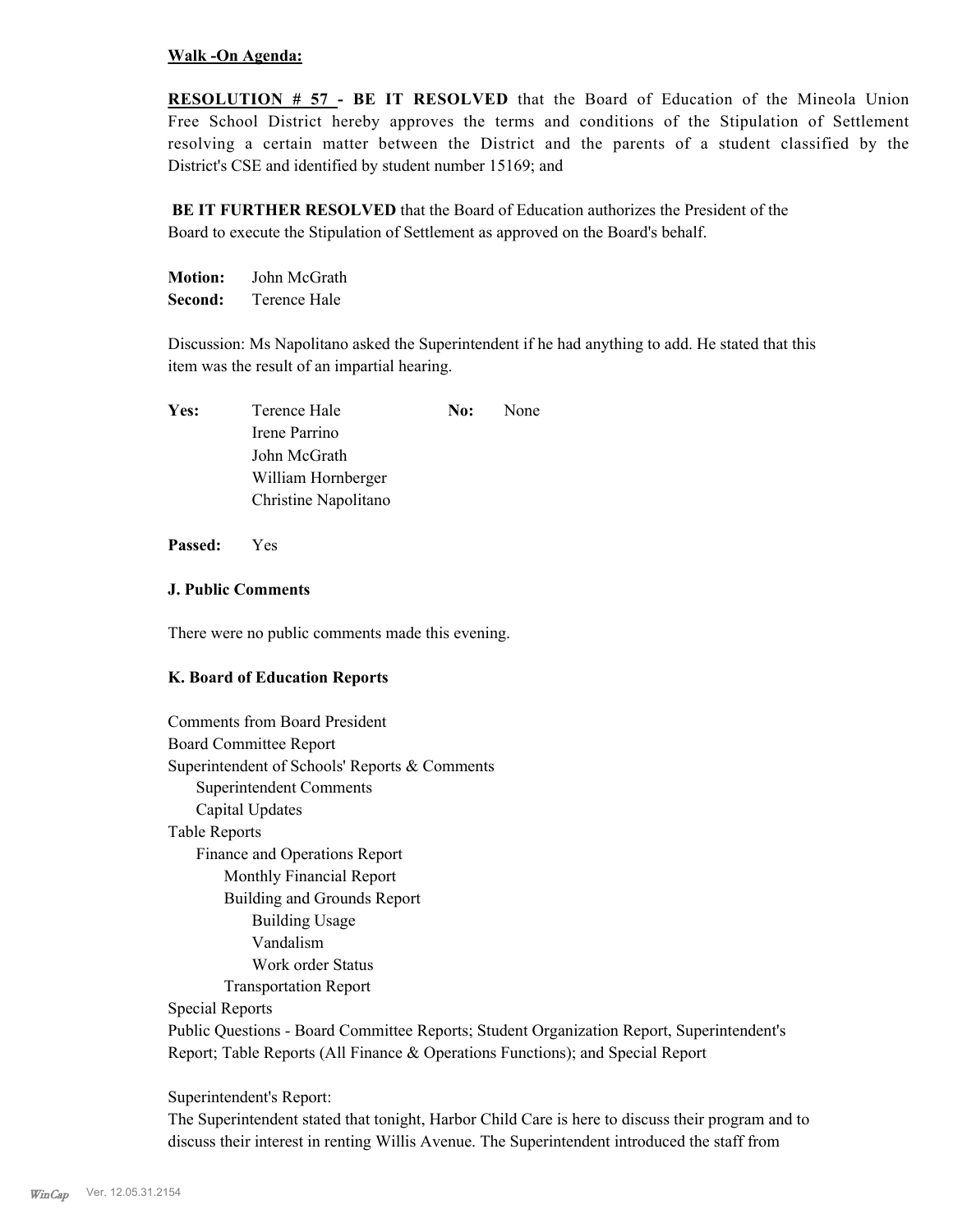Harbor. Harbor is the largest not for profit in Nassau County with six locations and 200 staff people, who are pledged to excellence. It was stated that Harbor is very interested in the nice setup of Willis Avenue and promised to bring a good crew of employees. Pamela Palosi, the Director of the Herricks location, stated that they service infants through pre-school. There are 17 classes and they are in the process of becoming NACE accredited. They run 3 UPK programs and out of 400 children about 110 are in UPK. Children and teachers are held to the highest standards. The speaker expressed her interest in this building, especially the bathrooms. The next speaker, Jill, was the founder and Executive Director. She stated that she started with 33 children in her home and in 1973 began to serve the under served children in the community. It was explained that they have been invited into communities. The curriculum is research based and they focus on the strengths of each child. The program provides assessments, conferences, as well as PT/OT services. Their program can handle special needs students. Another thing that the program does is visit senior programs and veterans. The goal is for the children to understand how rich they are even if they do not have a lot of money. Harbor has an Arts in education program which integrates arts into the curriculum. The children really love the arts and respond well to it. Harbor also has an obesity program and tries to educate the children and their families on good nutrition. The speaker stated that it is a joy to come to work each day knowing that you make a difference in children's lives. The speaker asked the Board if there were any questions. Mr. McGrath asked if Harbor would like to make Willis Avenue "site #7". The speaker stated that they do not currently have a child care facility in Mineola. The goal is to create a community for early childhood, adults and children on the spectrum. The speaker explained that the population that they service is very diverse and the goal is for everyone to learn to respect each others differences. Mr. McGrath asked if the majority of children serviced are from Herricks. The speaker stated that many are from Mineola. Ms. Parrino asked about the Adult Education Programs. Currently, they offer many programs for senios, such as yoga and line dancing. Ms. Napolitano asked about the issue of the playground situation; at Willis Avenue there is just the one small outdoor playground and no field. The speaker did not see this as a problem because they have buses and there are many local parks. The Superintendent inquired if Harbor would be able to help out our parents who need before school care. The speaker stated that this is possible and they can also pick-up a child if the parent is unable to do so. All of their buses have an aide, in addition to the driver. They have a perfect driving record. Mr. Hornberger asked about the Universal Pre-K. It was stated that currently, Harbor runs Universal Pre-K for Garden City Park, New Hyde Park and Herrick. They utilize the Dial and the CORE assessments. Parents are notified twice per year. Many communities don't run their own Universal Pre-k programs. Harbor has run UPK for five years for GCP, NHP and Herricks. The cost is \$2700 per child, this is not a money maker; it is done for the community. Harbor was the first in the state to have an inclusion class. The Superintendent stated that there will be some start up time involved with all of this and Harbor is committed elsewhere until 2013. He stated that there will be further discussions together. The Superintendent stated that we will have further discussions about the next steps and be in touch. He thanked Harbor for the presentation.

The Superintendent stated the next presentation would be an explanation of the tax levy. He stated that we have been making adjustments all the time. The Superintendent stated that you would think a 2% levy tax would simply mean you would multiply this year's levy by 2%. however, this is not the case. There are formulas for determining the Levy Cap and it needs to be reported to the state by March 1st. There are things that we had no way of knowing regarding some of the items in the calculations. Most communities around us have increased numbers. Our increase in levy is 1.93%, without the Meadow library deuction the levy cap would be 2.6%. We need to be mindful of exemptions in future budgets. The Superintendent stated that when we put the budget together there is not alot of wiggle room. He stated after we look at staffing, we think can keep all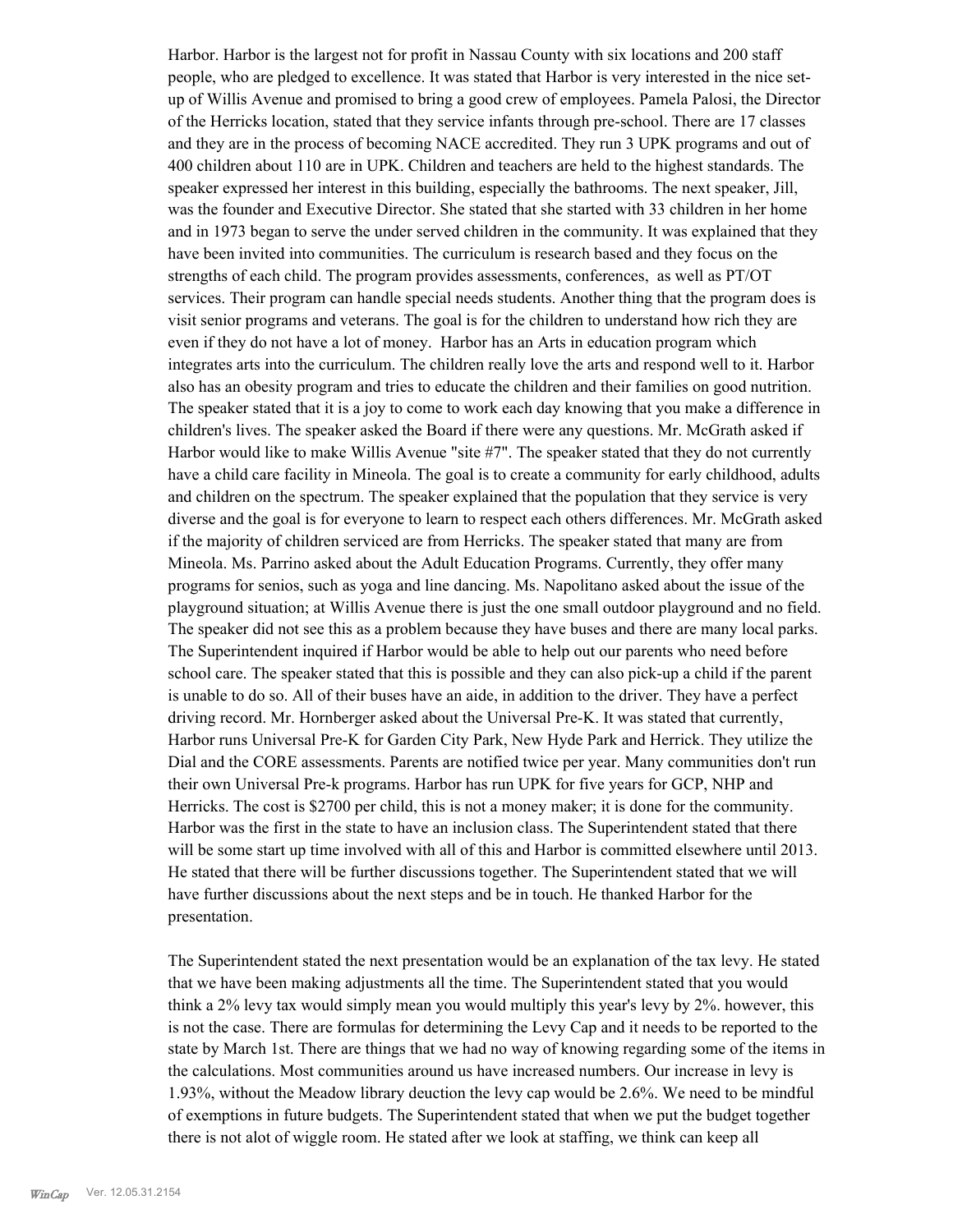programs and have some enhancements. The Superintendent stated that all things considered we are in good shape. Mr. Hornberger stated that its seems that it is fluid and that we are being transparent. Ms. Napolitano asked we will have a first draft of the budget for the next meeting. The Superintendent stated there would be a first draft on March 1st. Mr. McGrath asked if the 1.93% would allow for building any reserves. The Superintendent stated that we can fund a capitol reserve but would need a vote to spend it. Can we anticipate a reserve? The answer is no.The Board asked if there were any quetions from the public. A parent asked why not fund up to a 2% cap. The Superintendent stated that they are trying to be fiscal conservationists and keep it as low as possible.

The Superintendent stated that he had a few other announcements. There will be a Parent University on March 20th, the CCS and planning for the upcoming year. The Spain exchange left Tuesday, arrived safely and have settled into their guest homes. Choral night has been changed from February 29 to March 14th at 7pm. The Superintnedent stated the government and teacher evaluation saga has come to an end. There is some kind of curve in the teacher evaluations. He does not have all the details yet. The Superintendent stated that he is in need of an executive session.

#### **L. Executive Session Time: 9:30 p.m.**

At 9:30 pm, a motion was made for the Board of Education to go into executive session to discuss the medical, financial, credit or employment history of a particular person or corporation, or matters leading to the appointment, employment, promotion, demotion, discipline, suspension, dismissal or removal of a particular person or corporation.

|         | <b>Motion:</b> Terence Hale |     |      |  |
|---------|-----------------------------|-----|------|--|
| Second: | William Hornberger          |     |      |  |
| Yes:    | Terence Hale                | No: | None |  |
|         | Irene Parrino               |     |      |  |
|         | John McGrath                |     |      |  |
|         | William Hornberger          |     |      |  |
|         | Christine Napolitano        |     |      |  |
|         |                             |     |      |  |

**Passed:** Yes